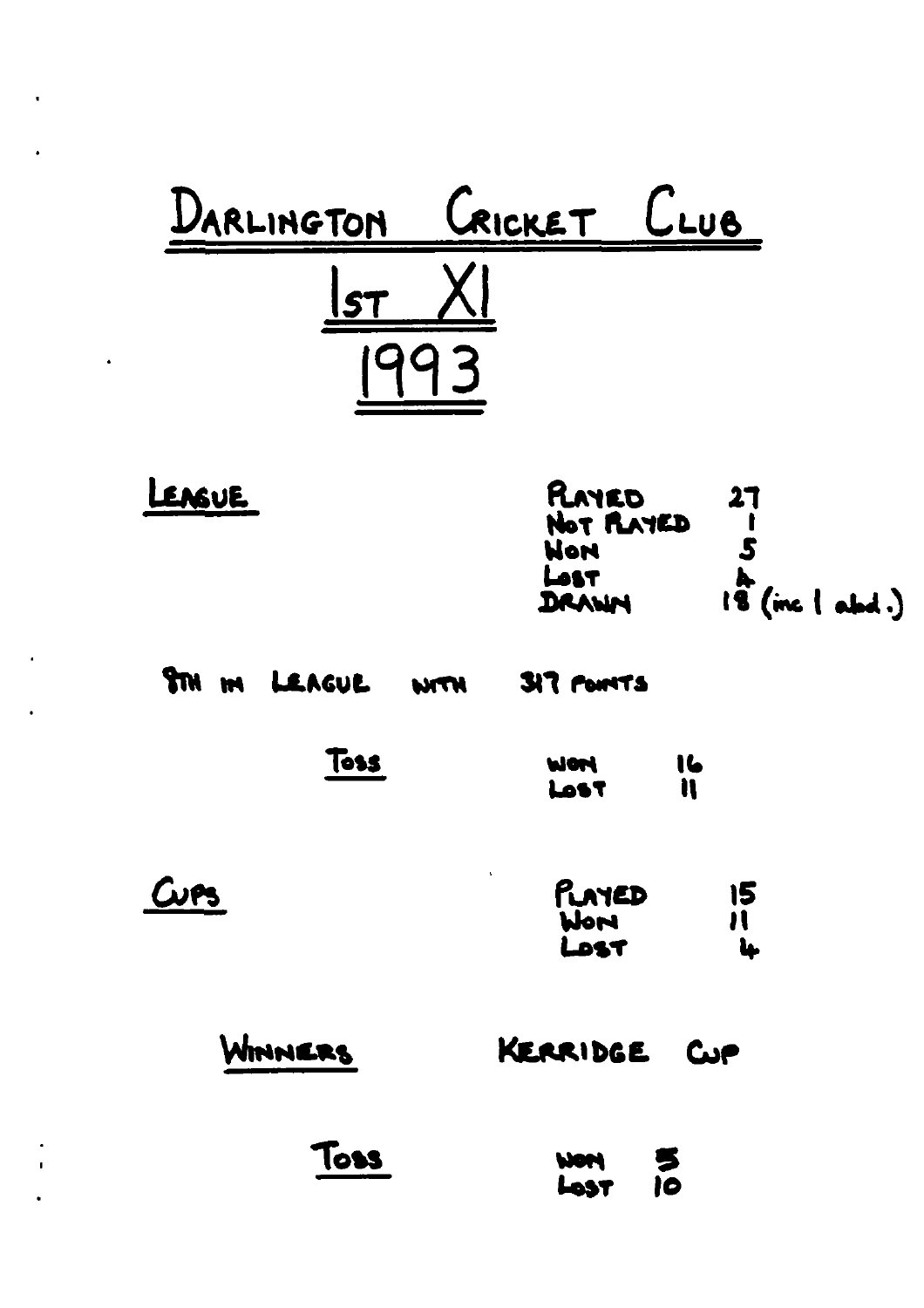#### EAGUE

|                            |                         |                 |                | Highest           | بما                      | a<br>Comp <sup>-</sup>      |                 | <b>falk</b>    | علامكا         | Mumber of                  |                |
|----------------------------|-------------------------|-----------------|----------------|-------------------|--------------------------|-----------------------------|-----------------|----------------|----------------|----------------------------|----------------|
|                            | Matches                 | Im <sup>9</sup> | حينه           | Score             | Out                      | Innq                        | Average         | Fred           | $k_{\mu}$      | ڪيا                        | ڪط             |
| D de SILVA                 | $2+$                    | $2 +$           | 0ج ما          | 45                | $\overline{\mathbf{3}}$  | $\boldsymbol{\mathfrak{d}}$ | 30              | 1312           | 203            | 65                         | $\downarrow$   |
| M W D CONELL               | 21                      | 21              | 570            | 90                | $\overline{2}$           | 19                          | 30 <sub>o</sub> | 1011           | 171.           | 53                         | 5              |
| R J BIDDLE                 | $\mathsf{I}$            | 17              | 406            | 53                | $\mathsf{I}$             | 16                          | 25 37 5         | 820            | 2020           | 35                         | $\mathbf{I}$   |
| G Moopy                    | 22                      | 22              | 422            | $64$ <sup>*</sup> | 5                        | 17                          | 24.824          | $57+$          | 1360           | 32                         |                |
| HAWKSWELL<br>$\mathcal{D}$ | 10                      | $\overline{0}$  | 237            | 77                | 0                        | 10                          | 23 7            | 532            | 225            | $\frac{2}{5}$              | $\mathbf{l}$   |
| M STAINSBY                 | 27                      | 2 <sub>b</sub>  | 598            | 70                | $\circ$                  | $\mathbf{z}$                | 23              | $14 + 6$       | 2.418          | 59                         |                |
| D.C S EVERALL              | 거                       | 12              | 59             | $20^*$            | 9                        | $\mathfrak z$               | 19667           | 128            | 210            | $\boldsymbol{\mathcal{S}}$ | $\overline{2}$ |
| A RAINE                    | $\mathsf{H}_\mathsf{0}$ | 13              | $12 +$         | $2+$              | $\mathcal{L}$            | 8                           | 155             | 231            | 1863           | 13                         |                |
| T W BLACKBURN              | 25                      | 22              | $28 +$         | 38                | $\overline{\mathcal{S}}$ | 19                          | 447             | 587            | 2.067          | 26                         | $\mathfrak{Z}$ |
| A KURUVILLA                | 26                      | 22              | 229            | 30                | 4                        | 18                          | 12722           | 330            | 144            | N                          | 6              |
| S P SUTCLIFFE              | 23                      | IЬ              | 83             | $12^{\bullet}$    | ٩                        | J                           | 11 857          | 225            | 2.71           | 9                          |                |
| D J HICKEY                 | 12                      | 12              | 85             | 25                | ł                        | $\mathcal{H}$               | 7.727           | 20۱            | 2365           | 4                          |                |
| <u>Also latted</u>         |                         |                 |                |                   |                          |                             |                 |                |                |                            |                |
| MORGANS<br>DJ B            | g                       | 6               | 98             | 53                |                          | 5                           | 19.6            | 250            | 2.551          | 10                         |                |
| $P$ STABLER                | 3                       | $\overline{3}$  | 37             | $25*$             | ŧ                        | $\mathbf{z}$                | 135             | 26             | 07a3           |                            | $\mathcal{Z}$  |
| A GRAY                     | ٩                       | ٩               | 5              | 30 <sub>o</sub>   | $\circ$                  | ٩                           | k 778           | 328            | 2172           | 4                          |                |
| KD MOTT                    | $\overline{\mathbf{3}}$ | 6               | $\overline{2}$ | b                 | $\mathbf{c}$             | 4                           | $\mathfrak{Z}$  | 5 <sub>b</sub> | 467            | مكا<br>$\mathsf{I}$        |                |
| J STAINSBY                 | ١                       |                 | T              |                   | $\mathbf{\circ}$         |                             | I               | $\overline{2}$ | $\overline{2}$ |                            |                |
| M W HATCH                  | $\overline{12}$         | 2               | 4              | $\mu^*$           | $\overline{2}$           | $\circ$                     |                 | 20             | 5              |                            |                |

Played but did not bat

J N HATCH

 $\overline{2}$ 

RUNS SCORED FOR

WICKETS LOST

AVERAGE<br>22:434

196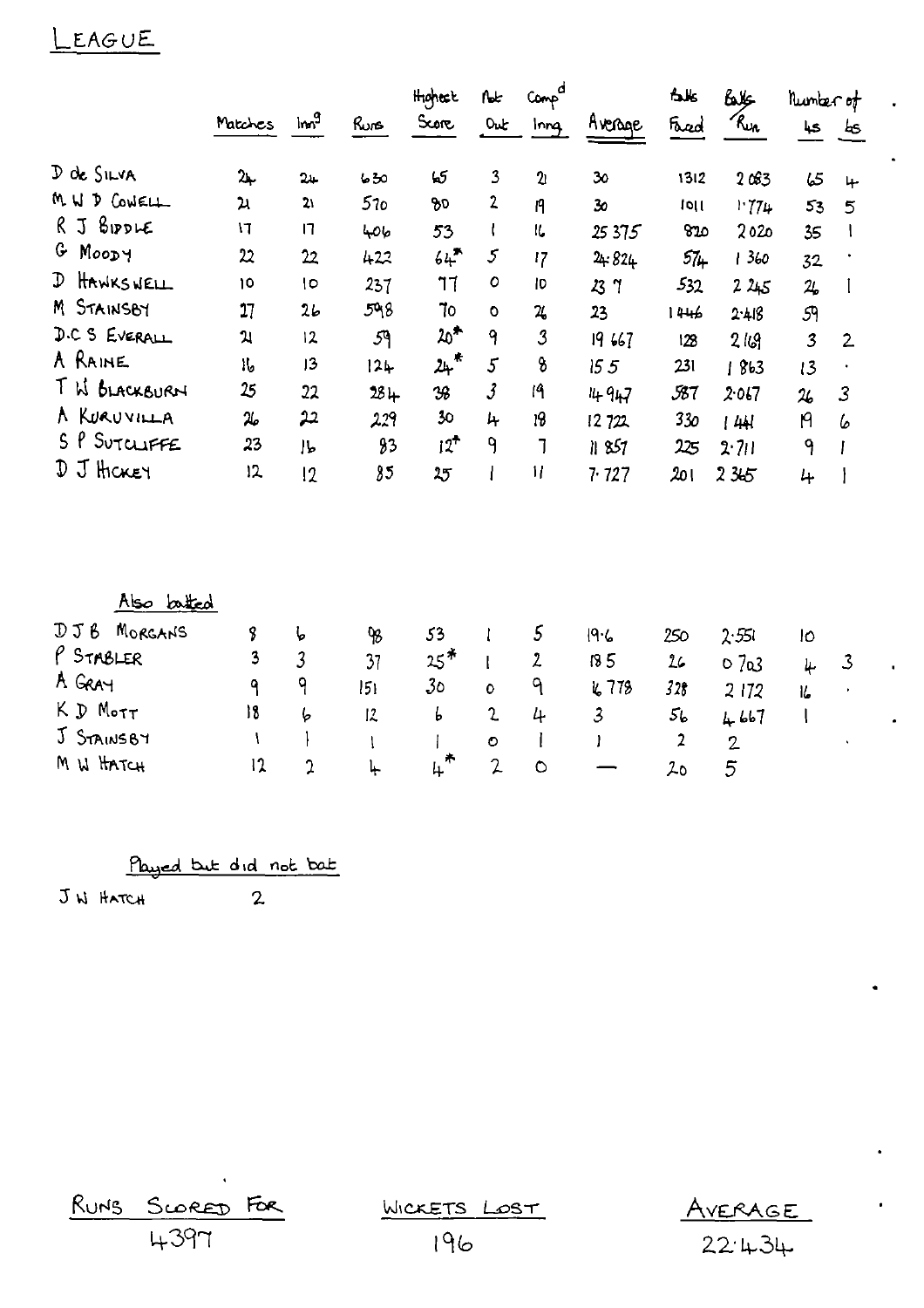| $\bullet$ |               |              |       |                |                  |             |                | Best                | Rus   | 30 <sub>h</sub> | number o- |                    |
|-----------|---------------|--------------|-------|----------------|------------------|-------------|----------------|---------------------|-------|-----------------|-----------|--------------------|
|           |               | <b>Boils</b> | 0cos  | Mdn            | <u>Runs</u> With |             | <u>Average</u> | $f_{\text{tubing}}$ | over  | <u>Rate</u>     | Wides     | nc<br><u>baile</u> |
|           | S.P SUTCLIFFE | 1733         | 288   | 51             | 937              | 53          | 17 679         | $5 - 40$            | 3253  | 32698           | 3         | $\mathbf{2}$       |
|           | A KURUVILLA   | 2488         | 396.4 | 62             | 1218             | 59          | 211.92         | $8-32$              | 3197  | 14169           | b         | 102                |
|           | K.D. MOTT     | 1358         | 2262  | 73             | 590              | 23          | 25 652         | $5 - 91$            | 2607  | 57043           |           |                    |
|           | M. W. HATCH   | 870          | 143   | 45             | 363              | 13          | 28308          | $5 - 51$            | 2573  | 66.923          |           | 10                 |
|           | A RAINE       | 641          | 10L   | 17             | 45               | 13          | 31.923         | 4-49                | 3.990 | 49308           |           | 16                 |
|           |               |              |       |                |                  |             | $\mathbf{r}$   |                     |       |                 |           |                    |
|           | Also bowled   |              |       |                |                  |             |                |                     |       |                 |           |                    |
|           | $D.5$ HCKEY   | 243          | 39    | 7              | 134              | 3           | 44.667         | $1 - 24$            | 3436  | 82657           | 6         | 8                  |
|           | $R$ J. BIDDLE | 145          | سلا   | $\overline{2}$ | 143              | 3           | 4767           | $2 - 48$            | 5958  | LB 333          | $\bullet$ | $\bullet$          |
|           | J. W. HATCH   | 9o           | 15    |                | 62               |             | 62             | $1 - 52$            | 4133  | 9 <sub>O</sub>  | $\bullet$ |                    |
|           | M WD CONELL   | $\epsilon$   |       | D              | $5\overline{)}$  | $\circ$     |                | $0 - 5$             | 5     |                 | ٠         |                    |
|           | D de SILVA    | 29           | 4.5   | $\circ$        | 40               | $\mathsf O$ |                | $0 - 40$            | 8276  |                 |           |                    |
|           |               |              |       |                |                  |             |                |                     |       |                 |           |                    |

| Catches                 |    |                          |                                          |
|-------------------------|----|--------------------------|------------------------------------------|
| G MOODY                 |    | MW.D CONELL              | $J.5$ there $\gamma$                     |
| DCS EVERALL             | 10 | SP. SUTCLIFFE            | A GRAY                                   |
| M STAINSBY              |    | $D$ de $S_{I}LVA$        | A RAINE                                  |
| RJBDDE<br>I W BLACKBURN | 9  | A KURUVILLA<br>M W HATCH | $K$ $D$ $M_{\text{oTT}}$<br>DJB MORGALS) |

| <u>Stimpings</u> |           |  |
|------------------|-----------|--|
| DCS EVERALL      | MSTAINSBY |  |

 $\mathcal{L}^{(1)}$  .

 $\label{eq:2.1} \frac{1}{\sqrt{2}}\sum_{i=1}^n\frac{1}{\sqrt{2}}\sum_{i=1}^n\frac{1}{\sqrt{2}}\sum_{i=1}^n\frac{1}{\sqrt{2}}\sum_{i=1}^n\frac{1}{\sqrt{2}}\sum_{i=1}^n\frac{1}{\sqrt{2}}\sum_{i=1}^n\frac{1}{\sqrt{2}}\sum_{i=1}^n\frac{1}{\sqrt{2}}\sum_{i=1}^n\frac{1}{\sqrt{2}}\sum_{i=1}^n\frac{1}{\sqrt{2}}\sum_{i=1}^n\frac{1}{\sqrt{2}}\sum_{i=1}^n\frac$ 

 $\mathcal{L}^{\text{max}}$ 

| ۰. | RUNS SCORED AGAINST | WICKETS TAKEN | AVERAGE |
|----|---------------------|---------------|---------|
|    | <b>4301</b>         | 8             | 23.762  |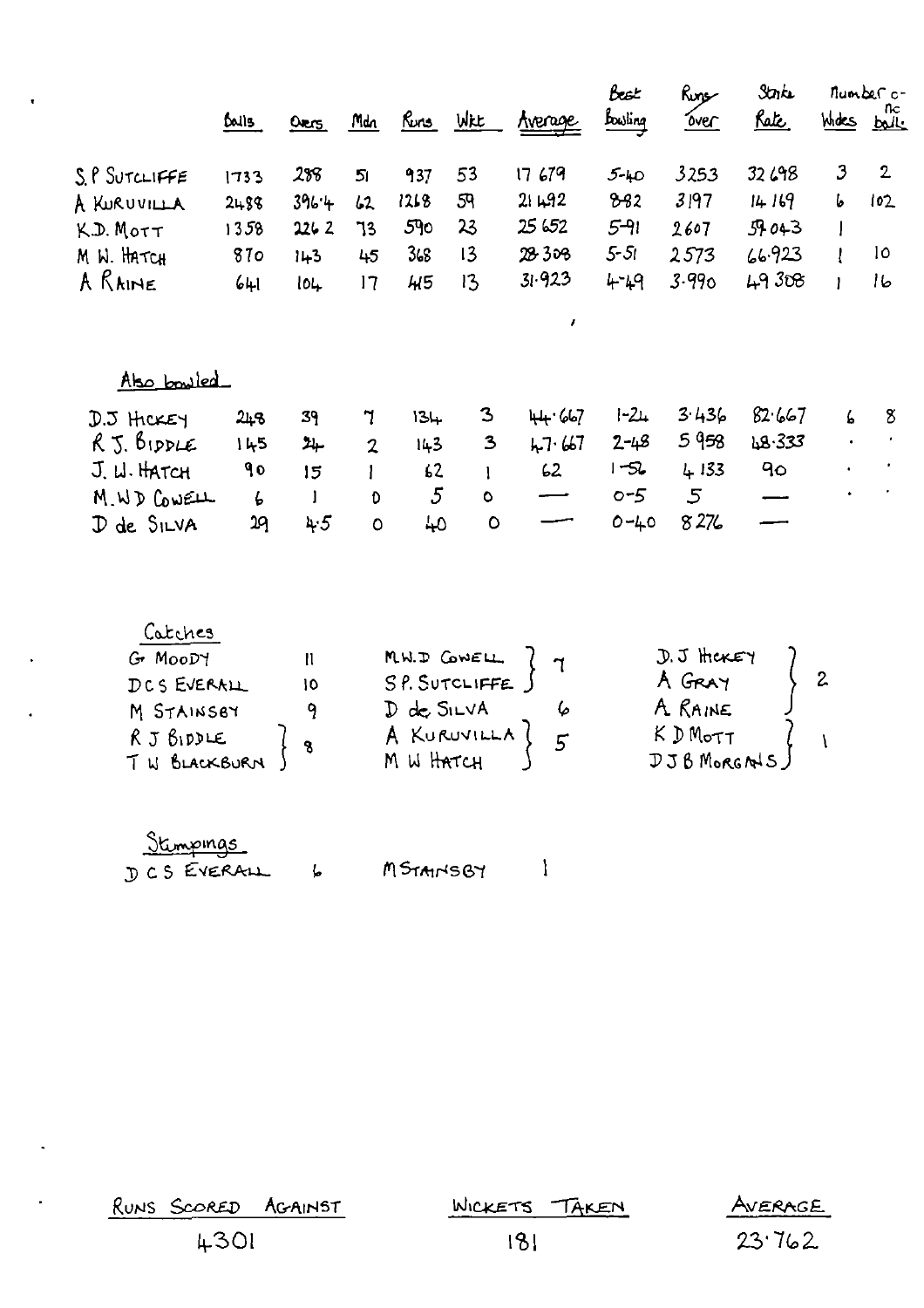## $Cups$

|                                |              |                           |              | Highest                        | Not                     | $G_{\text{exp}}$                      |              | ЬЬ              | روالمه       |                | Rumber of,     |
|--------------------------------|--------------|---------------------------|--------------|--------------------------------|-------------------------|---------------------------------------|--------------|-----------------|--------------|----------------|----------------|
|                                | Motches      | $\frac{\ln n^3}{n}$       | Kuns         | Score                          | Out                     | $\mathbf{m}$                          | Average      | المعمآ          | Run          |                | <u>لمه لمه</u> |
| D de SILVA                     | Ħ            | $\mathbf{H}$              | 301          | 71                             | 5                       | 6                                     | 51.167       | 322             | 1.049        | 21             | ٩              |
| TW BLACKBURH                   | Ìц.          | 8                         | 183          | 42                             | $\mathbf{3}$            | 5                                     | 3.6          | 228             | 1246         | 12             |                |
| M WD COWELL                    | ζ,           | ί                         | $11 - 2$     | $7 + 7$                        | 2                       | 4                                     | 355          | 173             | 1218         | 14             |                |
| $R$ J $B$ <sub>1</sub> $p$ $E$ | 13           | 12                        | $2 + 1$      | $57^{\circ}$                   | 3                       | ٩                                     | 27 111       | 3 <sub>40</sub> | 1393         | ۱6             |                |
| A GRAY                         | łł.          | Ļ.                        | 12           | 3 <sub>l</sub>                 | 3                       | $\mathbf{3}$                          | جا2          | 127             | 1764         | $\lambda$      |                |
| G MOODY                        | 15           | $\boldsymbol{\mathsf{N}}$ | 225          | 68                             | $\mathsf O$             | $\begin{array}{c} \hline \end{array}$ | 20455        | 232             | 1031         | $1 +$          |                |
| M STAINS87                     | 12           | <b>IO</b>                 | 158          | 38                             | $\mathbf{z}$            | 8                                     | 1975         | 245             | 1551         | $\overline{5}$ |                |
| A KURUVILLA                    | 15           | 5                         | 18           | $\mathfrak{c}^{\star}$         | $\overline{\mathbf{3}}$ | $\overline{2}$                        | 9            | $\mathbf{R}$    | 0 889        | $\mathbf{2}$   | $\blacksquare$ |
| A RAINE                        | ٩            | 7                         | $54 -$       | 31                             | f.                      | ما                                    | ۹            | $\mathbf{G}$    | 1130         | 4              | -1             |
|                                |              |                           |              |                                |                         |                                       |              |                 |              |                |                |
| Also batted                    |              |                           |              |                                |                         |                                       |              |                 |              |                |                |
| DJ HICKEY                      | 4            | A.                        | $\mathbf{u}$ | I)                             | $\mathbf O$             | Ł                                     | W            | 20              | 1.818        | T              |                |
| P STABLER                      | $\downarrow$ | 4                         | 38           | 2 <sub>o</sub>                 | $\circ$                 | 4                                     | 95           | 3 <sub>1</sub>  | 0.947        | $\overline{2}$ | $\mathbf{z}$   |
| DC S EVERALL                   | 13           | <sup>1</sup>              | 8            | 8                              | $\circ$                 | A.                                    | 8            | 16              | $\mathbf{2}$ | 1              |                |
| N M WHALEY                     | lo           | 3                         | $\mathbf{H}$ | ما                             | J.                      | $\overline{2}$                        | 55           | 32              | 2909         |                |                |
| DJ B MORGANS                   | $\ddot{ }$   | ł.                        | $\mathbf{I}$ | $\mathbf{1}$                   | $\mathsf D$             | 1                                     | $\mathbf{I}$ | $\mathfrak{s}$  | 5            |                |                |
| <b>D HAWKSWELL</b>             | 1            | ١                         | A            | $\mathbf{I}$                   | $\circ$                 | $\mathbf{I}$                          | Ł            | جا              | μ.           |                |                |
| M SHAW                         | 1            | $\mathbf{I}$              | $\circ$      | $\circ$                        | $\circ$                 | 1                                     | $\circ$      | $\mathbf{I}$    |              |                |                |
| SP SUTCLIFFE                   | 8            | $\overline{3}$            | ٩            | $\boldsymbol{\zeta}^{\bullet}$ | 3                       | $\circ$                               |              | $2 +$           | 2667         | 1              |                |
| N RAINE                        |              | ł                         | 6            | $\mathfrak{c}^{\bullet}$       | ١                       | $\circ$                               |              | 5               | 0 833        |                |                |

| <u>Played but did not bat</u> |    |  |
|-------------------------------|----|--|
| M H HATCH                     | L  |  |
| $KD$ Morr                     | ц. |  |
| JW HATCH                      |    |  |
| J STAINSBY                    |    |  |
| J WATSOM                      |    |  |

RUNS SCORED FOR

<u> WICKETS LOST</u>

AVERAGE  $25246$ 

 $\ddot{\phantom{a}}$ 

 $1641$ 

 $65$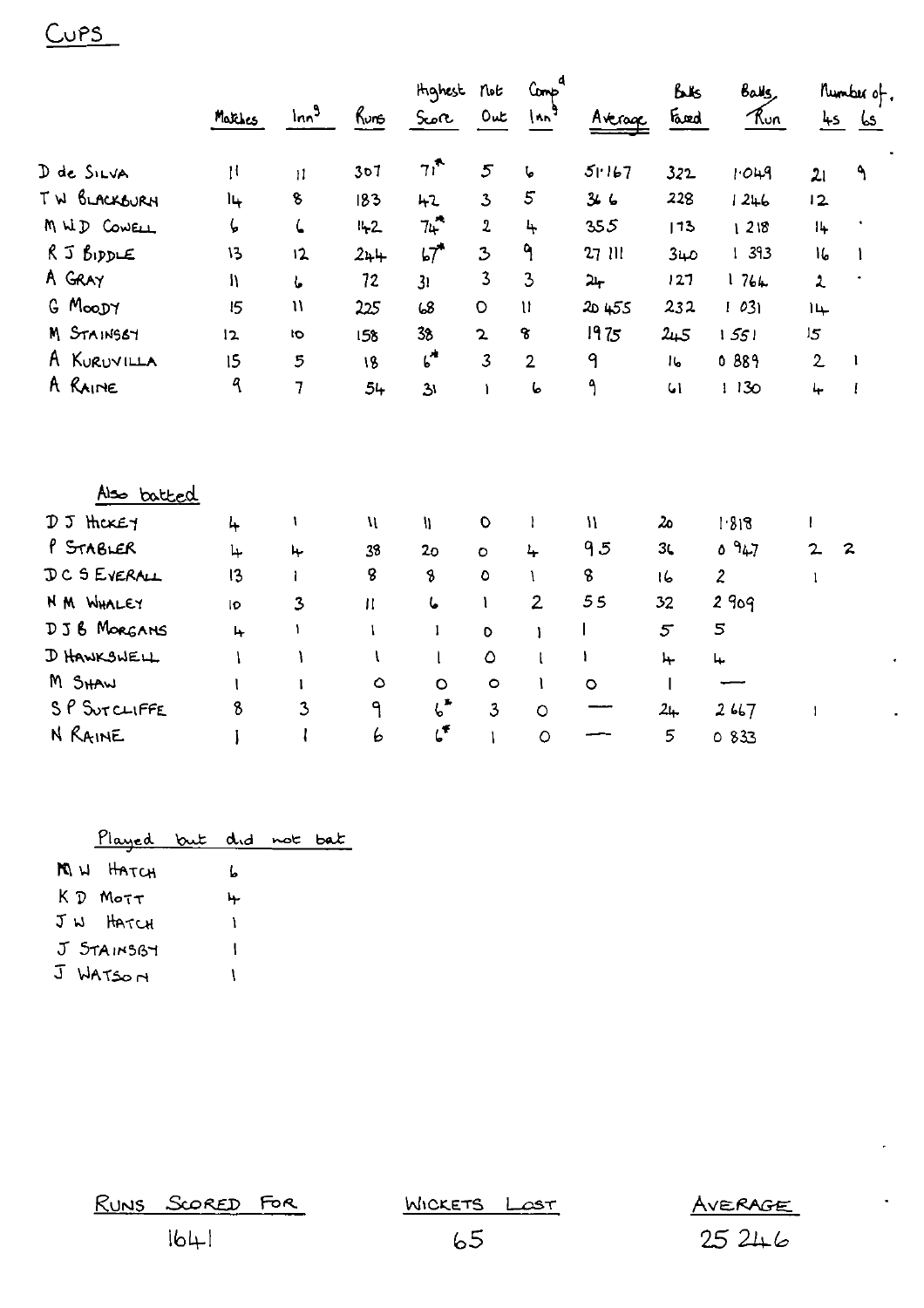|                    | tally  | Overs            | Mdn            | Runs        | <b>N</b> tt  | Areage                 | لتحظ<br>bouling | Rurs,<br><b>Over</b> | Stn te<br>Rate  | Kuntar a<br>n.<br>Wates but     |
|--------------------|--------|------------------|----------------|-------------|--------------|------------------------|-----------------|----------------------|-----------------|---------------------------------|
| K D. MOTT          | 133    | 22               | $\overline{2}$ | 85          | $\mathbf{q}$ | 9444                   | 3-9             | 3.864                | 14.778          | 1<br>$\bullet$                  |
| SP SUTCLIFFE       | 200    | 33               | $5^{\circ}$    | 158         | 5            | 10533                  | $L - 2$         | 4788                 | 13333           | $\mathbf{2}$                    |
| <b>A KURUVILLA</b> | 803    | 129.3            | 14.            | 429         | 33           | 13                     | $6 - 3 +$       | 3.313                | 2,333           | 5<br>م2                         |
| M W HATCH          | 339    | 56               | 12             | 171         | 13           | 154<br>13 <sup>1</sup> | $3 - 3$         | $305 +$              | 26077           | $\mathcal{Z}$<br>$\blacksquare$ |
| A RAINE            | 307    | 49.5             | 5              | 261         | Ь            | 43.5                   | $2 - 26$        | 5237                 | 51167           | 8                               |
| Also bowled        |        |                  |                |             |              |                        |                 |                      |                 |                                 |
| D.J.B. MORGANS     | $12 -$ | $\mathbf{2}$     | 0              | $\mathbf 7$ |              | 7                      | $1 - 7$         | 3.5                  | 12              |                                 |
| DJ HCKEY           | 3٥     | 5                | 0              | 8           |              | 8                      | $1 - 8$         | 1.6                  | 30 <sub>o</sub> | $\bullet$                       |
| A. GRAY            | 99     | عاا              | l              | 85          | 6            | 14.167                 | 20-3            | 5.313                | 165             | $\mathbf{2}$                    |
| R.J. BIDDLE        | 79     | 13               |                | 74          | 4            | 18.5                   | $2 - 17$        | 5692                 | 19.75           |                                 |
| M STAINSBY         | 50     | $\boldsymbol{8}$ |                | 28          |              | 28                     | $1 - 18$        | 3.5                  | 50              |                                 |
| N M. WHALEY        | 37     | 6                | $\circ$        | 29          | $\circ$      |                        | $0 - 3$         | 4.833                |                 |                                 |

| Catches        |     |             |              |
|----------------|-----|-------------|--------------|
| DCS. EVERALL   |     | MW.D CONELL | A GRAY       |
| G MOODY        | ь   | A KURUVILLA | N M WITHLEY  |
| M STAINSBY     |     | R J BUDLE   | SP SUTCLIFFE |
| D de SILVA     | مدا |             | M W HATCH    |
| T. W BLACKBURN |     |             | P STABLER    |
|                |     |             |              |

Stumpings<br>DC 5 EYERALL 9

 $\ddot{\phantom{a}}$ 

 $\ddot{\phantom{0}}$ 

|      | RUNS SCORED AGAINST | WICKETS TAKEN | AVERAGE |
|------|---------------------|---------------|---------|
| 1464 |                     | IOI           | 14.495  |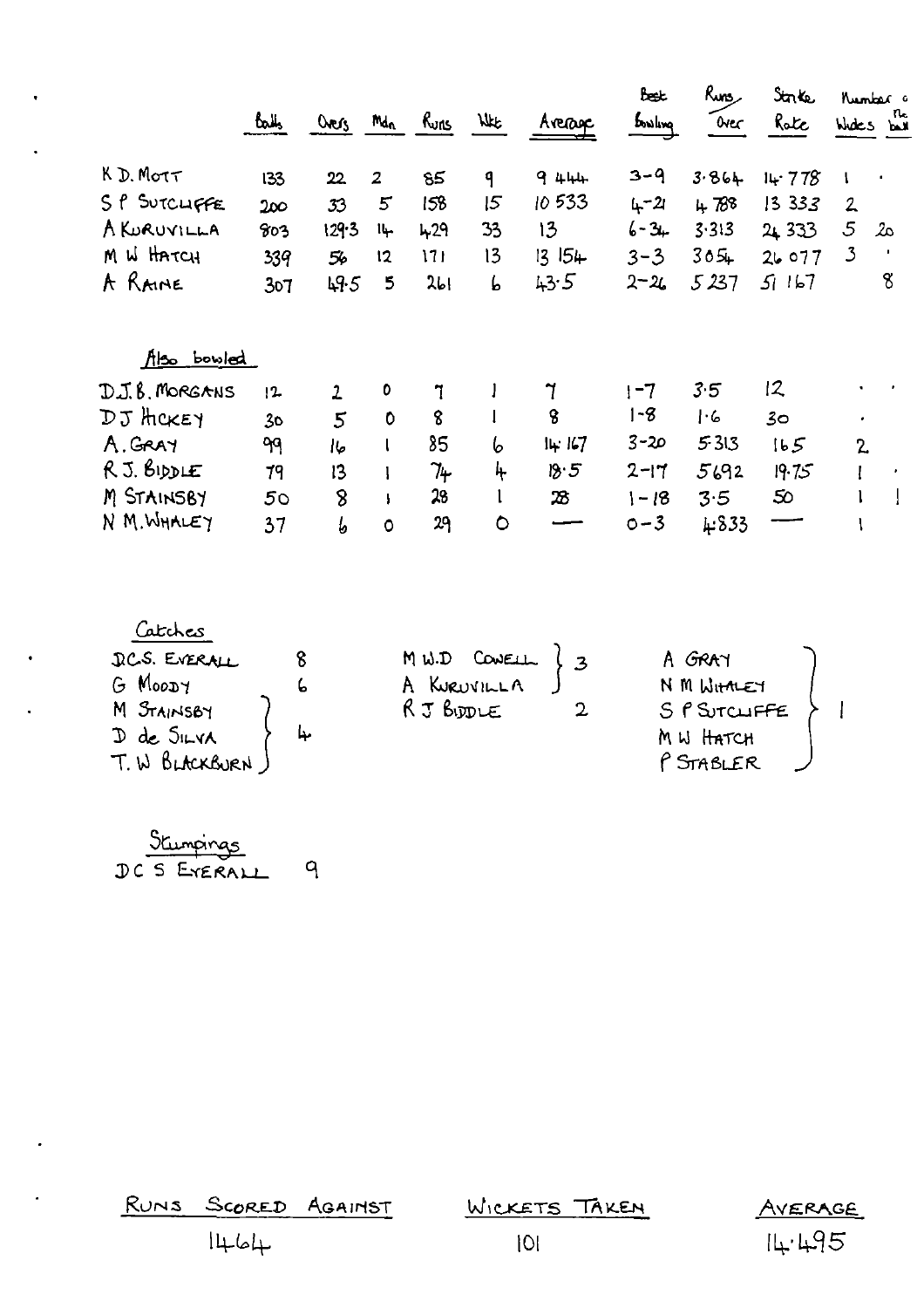#### BATTING

| ാധട | MND CONELL                                      | 80                            | <b>V</b> | SALTBURN                                     | (م)                                | LEAGUE     | 59 balls<br>11° 05 |
|-----|-------------------------------------------------|-------------------------------|----------|----------------------------------------------|------------------------------------|------------|--------------------|
|     | D HAWKSWELL                                     | 77                            | V        | NORMANBY HALL                                | ヘン                                 | LEAGUE     | 115                |
|     | M W.D COWELL                                    | 74                            | v        | SALTBURN                                     | $(\gamma)$                         | حملت       | 43                 |
|     | D de Silva                                      | 7r                            | V.       | CASTLE EDEN                                  | $\omega$                           | $\omega$ p | 39                 |
|     | D HAWKSWELL                                     | 71                            | V.       | SALTBURN                                     | YY)                                | LEAGUE     | 91                 |
|     | M STAINSBY                                      | 70                            | V.       | SALTEURN                                     | $\langle \cdot \rangle$            | LEAGUE     | 108                |
|     | M STAINSBY                                      | 68                            | N.       | Rogene                                       | $\langle \kappa \rangle$           | LEAGUE     | 127                |
|     | G MOODY                                         | 68                            | v.       | UNESTER-LE-STREET                            | (f)                                | cv         | 29                 |
|     | RJ BIDDLE                                       | $67$ <sup>*</sup>             | v.       | CHESTER-LE-STREET                            | (h)                                | <b>CUP</b> | 뉘                  |
|     | D de SILVA                                      | 65                            | Ñ.       | NORTHALLERTON                                | $(\boldsymbol{\alpha})$            | LEAGUE     | 60                 |
|     | G Moost                                         | 64                            | V        | RA                                           | $\alpha$                           | LEAGUE     | 52                 |
|     | M STAINSBY                                      | 60                            | v        | THORNABY                                     | $\left\langle \cdot \right\rangle$ | LENGUE     | 72                 |
|     | $D$ de $SINA$                                   | ઝ                             | Y.       | GUISBOROUGH<br>$\mathcal{K}$                 |                                    | LEAGUE     | Ш                  |
|     | MND CONELL                                      | 55                            | V.       | GISHOP AUCKLAND<br>$\left(\mathbf{R}\right)$ |                                    | LEAGUE     | ٦                  |
|     | DJB MORGANS                                     | 53                            | v.       | NORTON<br>$\left( 4, \right)$                |                                    | LEAGUE     | 2                  |
|     | $R$ J $\beta$ <sub>1</sub> $p$ $\mu$ $\epsilon$ | 53                            | Y        | SALTBURN<br>(م                               |                                    | LEAGUE     | $\mathsf{L}$       |
|     | D.de SILVA                                      | $\mathfrak{D}^{\prime\prime}$ | v        | HETTON LIONS<br>lm.                          |                                    | $\omega$ م | 44                 |
|     | D de SILVA                                      | 50 <sup>4</sup>               | V        | $\lambda$<br>THORNABY                        |                                    | LEAGUE     | 95                 |
|     | D de SILVA                                      | $50^{\bullet}$                | Y        | MIDDLESBROUGH<br>(a)                         |                                    | LEAGUE     | 76                 |
|     |                                                 |                               |          |                                              |                                    |            |                    |

FASTEST 50 G MOODY V CHESTER-LE-STREET (2) off 29 balls

HICHEST LEAGUE PARTNERSHIPS

| IST WKT            | $145$ v SALTBURN<br>从                             | M STAINSBY & DHAWKSWELL    | $245$ $\underline{L}$ |
|--------------------|---------------------------------------------------|----------------------------|-----------------------|
| $2$ ND WKT         | $\omega$<br>88 V NORTHALLERTON                    | $RJ$ BIDDLE + $D$ de SILVA | $127$ both            |
| 3RD WKT            | V GUISBORDUGH<br>L7<br>$(\sigma)$                 | A GRAY & D de SILVA        | $124$ $km/s$          |
| <b>LTH</b> WKT     | 95 V SALTBURN<br>$(\infty)$                       | $MJD$ CONELL + G MOODY     | $83$ by               |
| 5 <del>m</del> ukt | $11$ v Brsttop Auckland (a)                       | MHD CONELL & TW. BLACKBURN | $15$ balls            |
| $64$ WKT           | $51$ v Bistrop AUCKLAND $(R)$                     | $G$ MOODY + $RJ$ BIDLE     | $100$ bits            |
| $7n$ wat           | $\langle \mathcal{X} \rangle$<br>$2i^*$ v $R A$ , | A RAINE . SP SUTCLIFFE     | $27$ bolls            |
| $85H$ WKT          | $31$ <sup>#</sup> $v$ SALTEVRN<br>(0)             | A KURUVILLA & SP SUTCLIFFE | $2+$ bels             |
| $9$ TH WKT         | 29 V HARTLEPOOL<br>(K)                            | A KURUVILLA + DC SEVERALL  | hit bels              |
| DTHWAT             | $20 \times 6$ is the Averent $(a)$                | DCS EVERALL & KD MOTT      | $36$ balls            |

| RESU <u>TS</u> |            |     | LEAGUE         |      |              | Cur |        |
|----------------|------------|-----|----------------|------|--------------|-----|--------|
|                |            | MON | <b>LoST</b>    | DAMN | WON          |     | ۵۵۳ کا |
| BATTING IST    | HOME       | -   | $\overline{3}$ | 5    | $\mathbf{2}$ |     |        |
|                | <b>AwA</b> |     |                | 5    | $\mathbf 2$  |     |        |
|                | NEUTRAL    |     |                |      |              |     |        |
| BATTING 2ND    | HOME       | 4   |                | 2    | 2            |     |        |
|                | Awry       |     |                | ı.   | جا           |     |        |
|                | NEUTRAL    |     |                |      |              |     |        |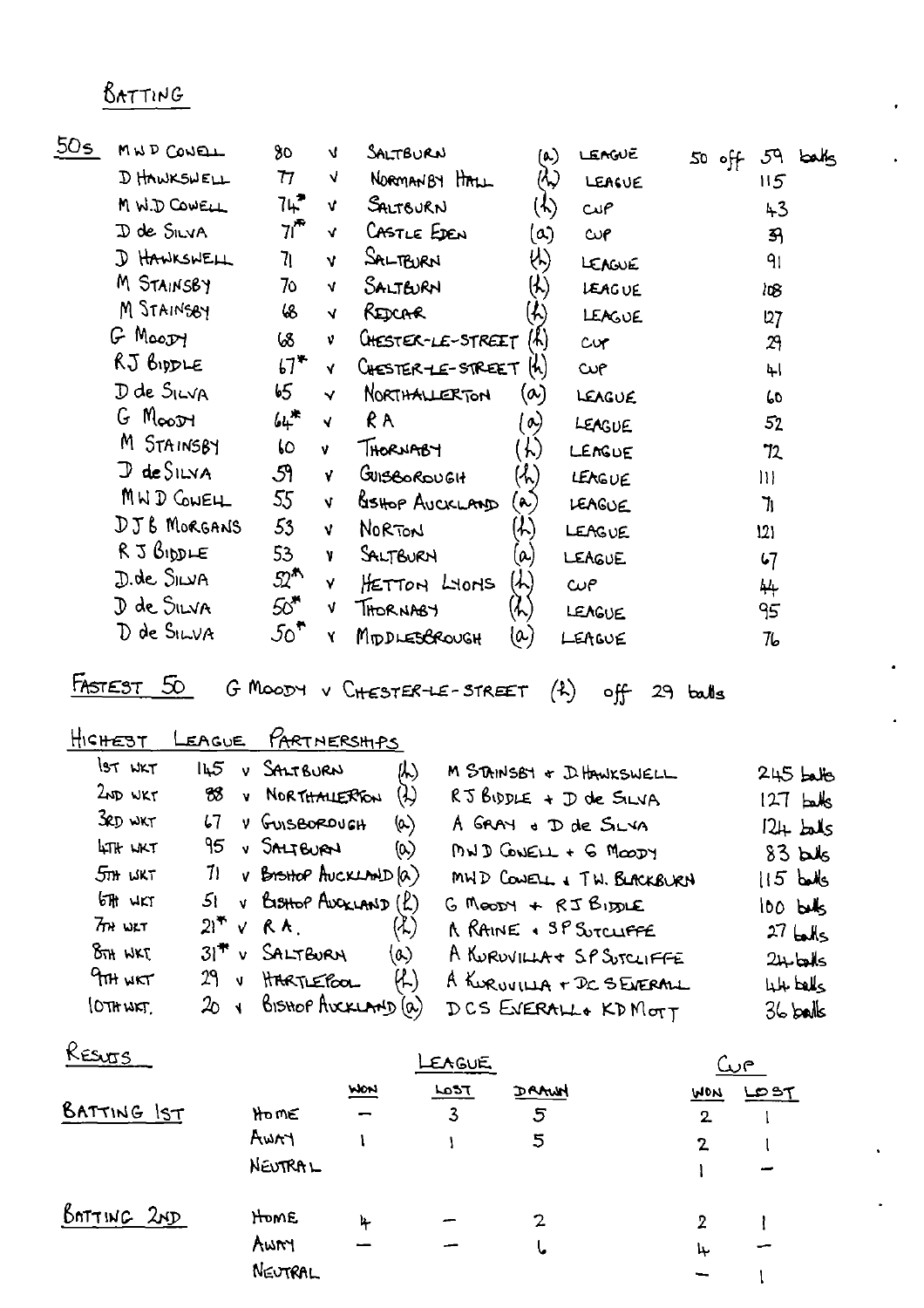#### LEAGUE

|                | BowLED         | CAUGHT | LBD            | STUMPED                  | <u>Run Out</u>           |
|----------------|----------------|--------|----------------|--------------------------|--------------------------|
| D. de SILVA    | $\mathbf{2}$   | 13     | 2              | $\overline{\mathcal{L}}$ | 2                        |
| MUD COWELL     | 5              | tŀ     | 2              |                          |                          |
| R. J 6155LE    |                |        |                |                          |                          |
| G MOODY        |                |        |                |                          |                          |
| D HAWKSWELL    |                |        |                |                          |                          |
| M STAINSBY     |                | 13     |                |                          |                          |
| D.C.S EVERALL  |                |        |                |                          |                          |
| A RAINE        |                | 4      |                |                          |                          |
| TW BLACKBURN   |                | 14     |                |                          | 2                        |
| A KURUVILLA    |                |        |                | 3                        |                          |
| S.P. SUTCLIFFE |                |        |                |                          | $\overline{\mathcal{L}}$ |
| DJ HICKEY      |                |        |                |                          |                          |
| D.J. & MORGANS |                |        |                |                          |                          |
| P STABLER      |                |        |                |                          |                          |
| KGRAY          |                |        |                |                          |                          |
| $KD.M_0$ rr    | $\overline{2}$ |        |                |                          |                          |
| J. STAINSB7    |                |        |                |                          |                          |
|                | 49             | 0      | 21             | IO                       | 15                       |
|                |                |        |                |                          |                          |
| Cu <u>rs</u>   |                |        |                |                          |                          |
| Dde SINA       | 2              |        |                |                          |                          |
| TW BLACKBURN   | 2              |        |                |                          |                          |
| MNDCONEL       |                |        |                |                          |                          |
| $RJ.$ BIDDLE   |                | 5      |                |                          |                          |
| A GRAY         |                |        |                |                          |                          |
| G MOODT        |                | 2      |                |                          | $\overline{2}$           |
| M STAINSBY     |                | ት      |                |                          |                          |
| A KURUVILLA    |                |        |                |                          |                          |
| A RAINE        |                |        |                |                          | $\overline{2}$           |
| DJ. HICKEY     |                |        |                |                          |                          |
| P STABLER      |                |        |                |                          |                          |
| DCS EVERALL    |                |        |                |                          |                          |
| NM WHALEY      |                | 2      |                |                          |                          |
| DJ& MORGANS    |                |        |                |                          |                          |
| D HAWKSNELL    |                |        |                |                          |                          |
| M SHAW         |                |        |                |                          |                          |
|                | 25             | 26     | $\overline{5}$ |                          | 8                        |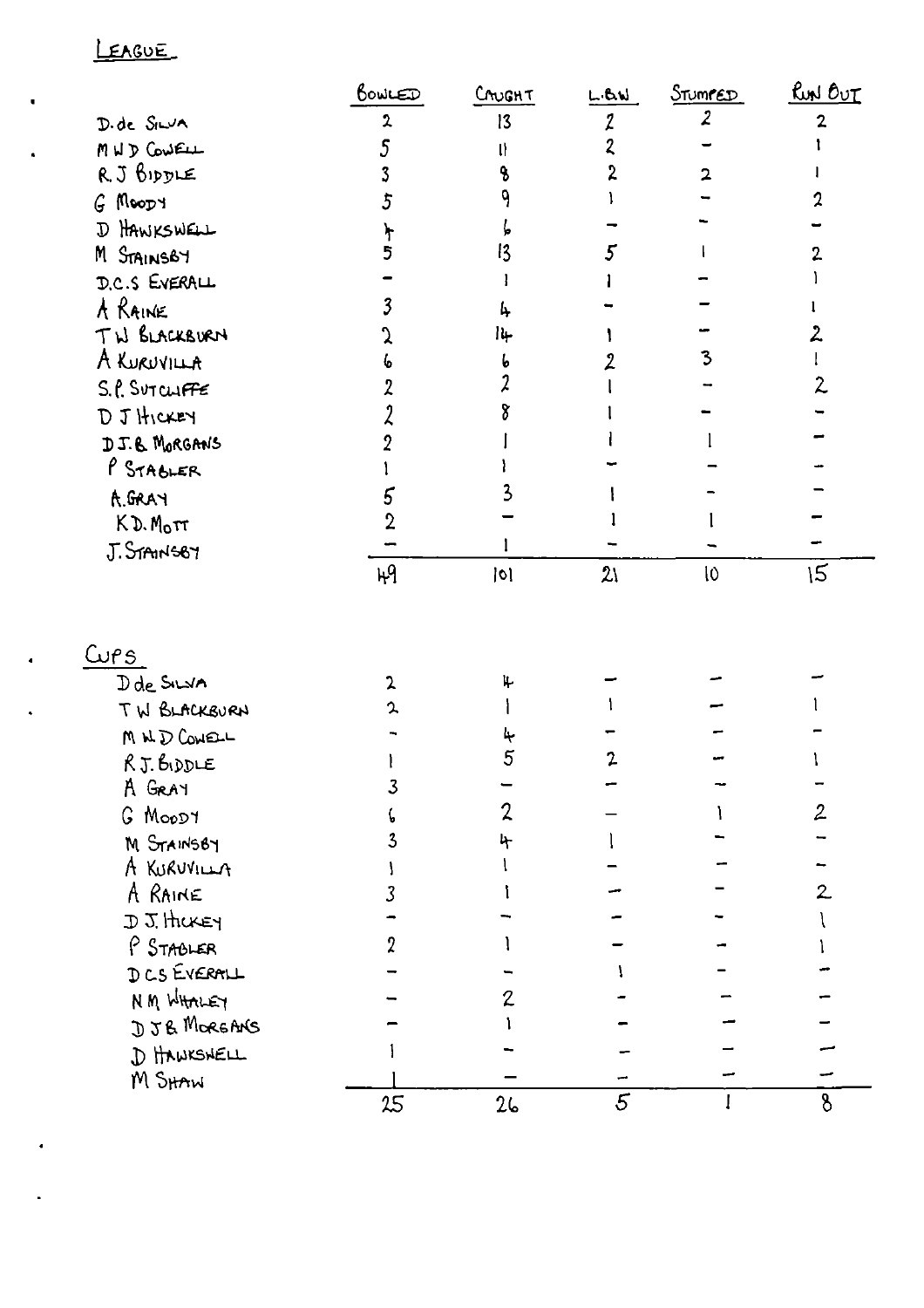## BOWLING

| 8 WICKETS | A KURUVILLA            | $8 - 82$ | v            | SALTBURN                 | (ん)                        | <b>LEAGUE</b> |
|-----------|------------------------|----------|--------------|--------------------------|----------------------------|---------------|
| 6 WICKETS | A KURUVILLA            | $6 - 34$ | $\mathbf{v}$ | GUISBOROUGH              | $(\mathfrak{t})$           | CUP           |
| 5 WICKETS | A. KURUVILLA           | $5 - 38$ | Ý.           | SINTHONIA                | $\left(\mathcal{L}\right)$ | LEAGUE        |
|           | SP SUTCLIFFE           | ى - 5    | $\checkmark$ | R A                      | (a)                        | LEAGUE        |
|           | A KURNVILLA            | $5 - 43$ | Y            | HARTLEPOOL               | (noutral)                  | $C\cup P$     |
|           | A KURUVILLA            | $5 - 17$ | v            | $N$ ORTHALLERTON $(a)$   |                            | <b>LEAGUE</b> |
|           | M W HATCH              | $5 - 51$ | $\checkmark$ | THORNABY                 | $(\alpha)$                 | LEAGUE        |
|           | $K$ D $M_{\text{OTT}}$ | $5 - 91$ | Y            | $M_1$ ppLESBROUGH $(\&)$ |                            | LEAGUE        |

## LEAGUE

|                  | BOWLED | CAUGHT                      | L B N | STUMPED |
|------------------|--------|-----------------------------|-------|---------|
| S.P SUTCLIFFE    | 10     | $\mathcal{Z}_{\mathcal{D}}$ | 4     | 3       |
| A KURUVILLA      | 33     | 20                          | 6     |         |
| K D MOTT         | 4      | عاا                         |       |         |
| M.W HATCH        | 3      | 5                           | 3     |         |
| A RAINE          |        | $\mathbf{3}$                |       |         |
| DJ HICKEY        |        | 2                           |       |         |
| $RJ$ $B_{IDDLE}$ |        | 2                           |       |         |
| JW HATCH         |        |                             |       |         |
|                  | 60     | 84                          |       |         |

 $\bullet$ 

 $\ddot{\bullet}$ 

 $\ddot{\phantom{1}}$ 

# $Cups$

| K D MOTT     |    | ю  |    |
|--------------|----|----|----|
| SP SUTCLIFFE |    |    |    |
| A KURUVILLA  | 5  | 5  | 2. |
| M W HATCH    |    |    | 2  |
| A RAINE      |    |    |    |
| DJB MORGANS  |    |    |    |
| DJ HOKEY     |    |    |    |
| A GRAY       |    |    |    |
| RJ BIDDLE    |    |    |    |
| M STAINSBY   |    |    |    |
|              | วา | 29 |    |